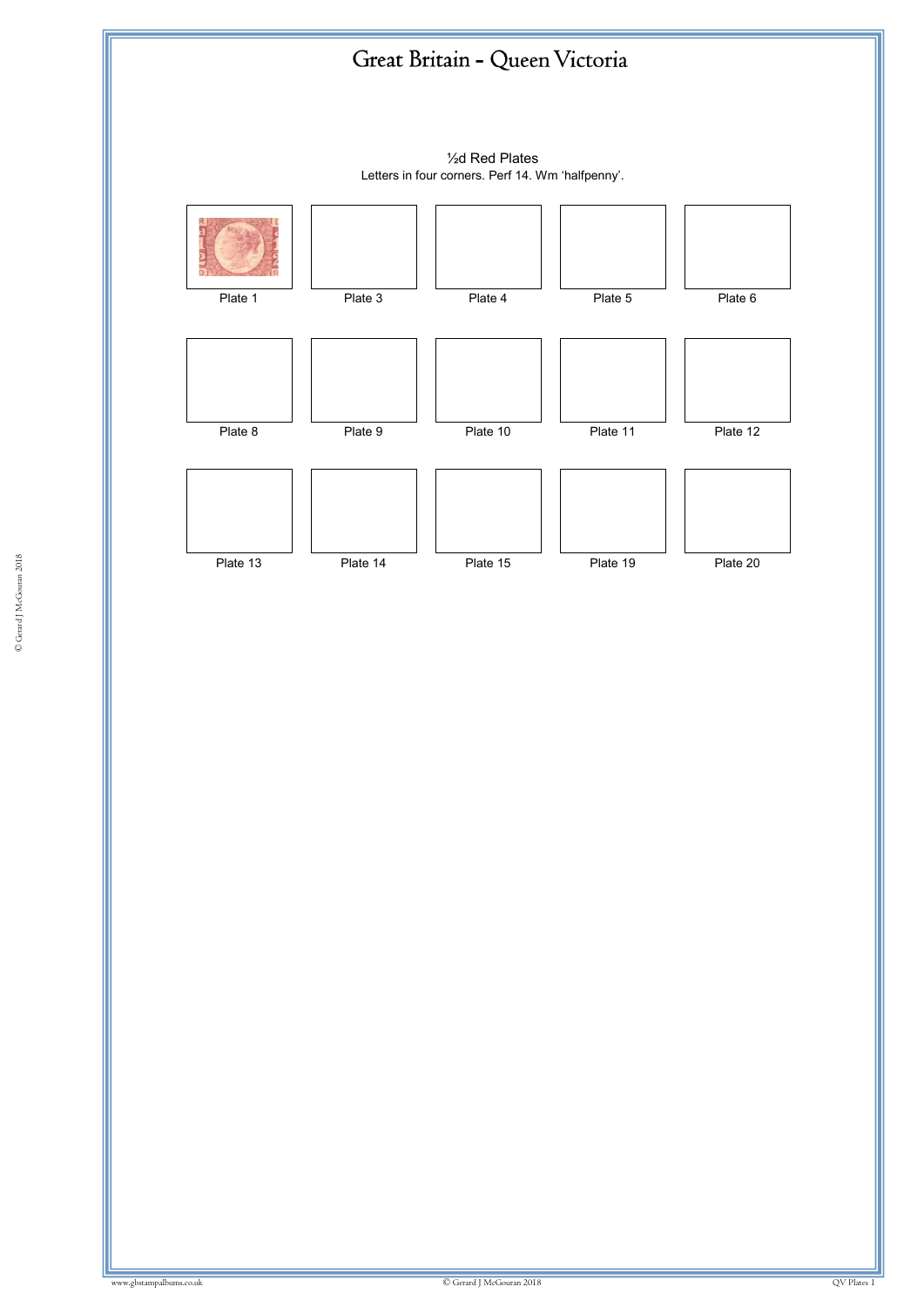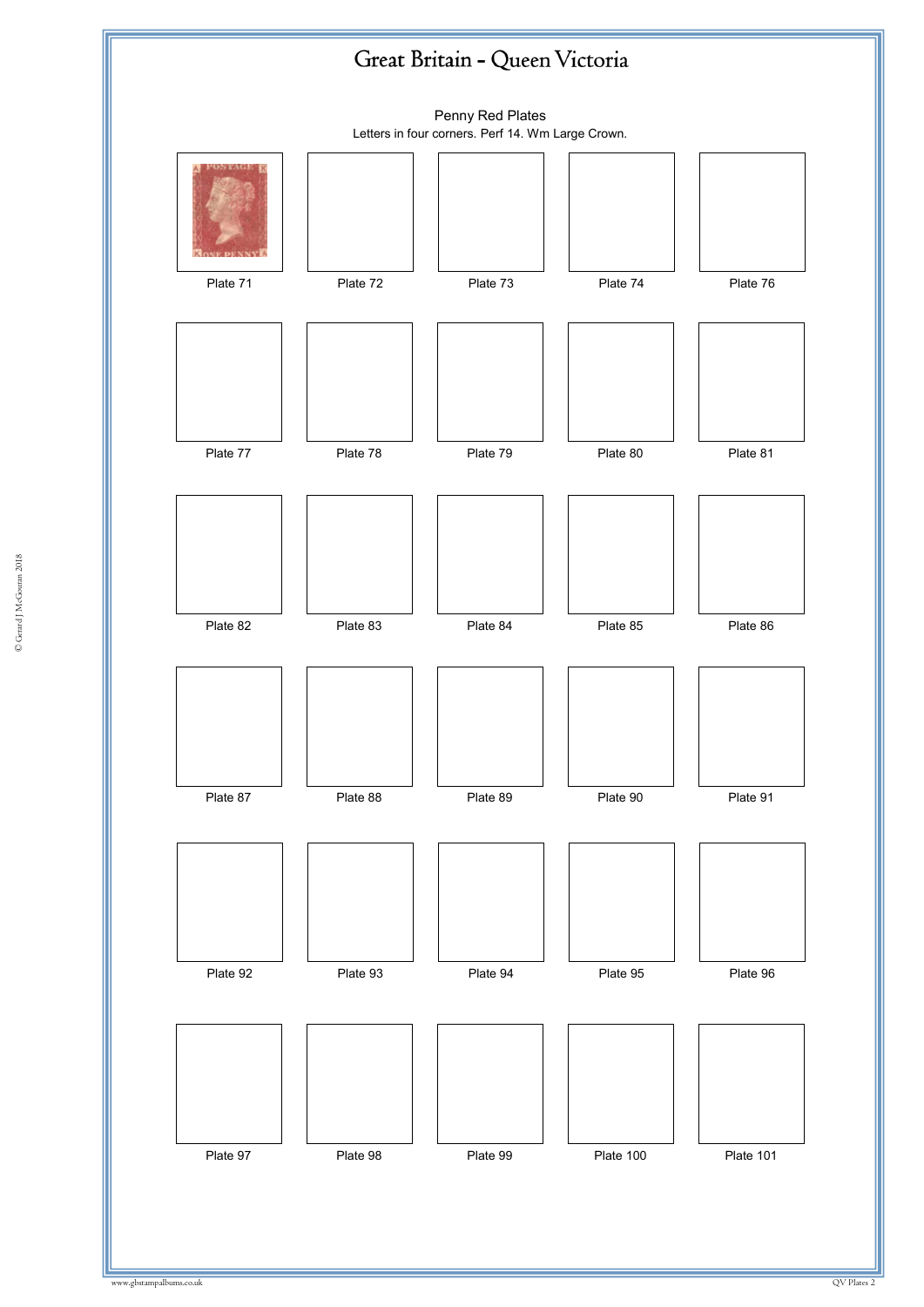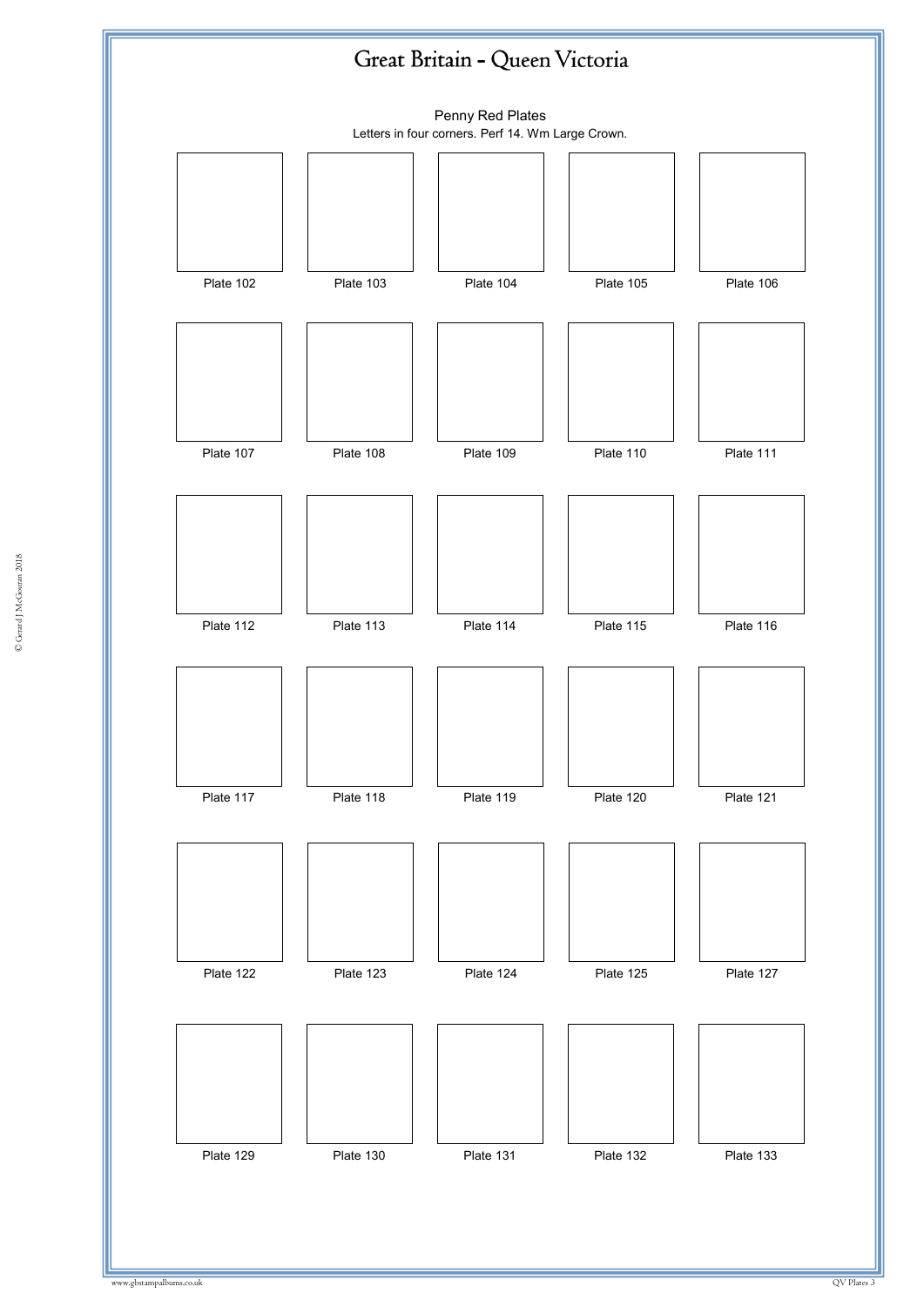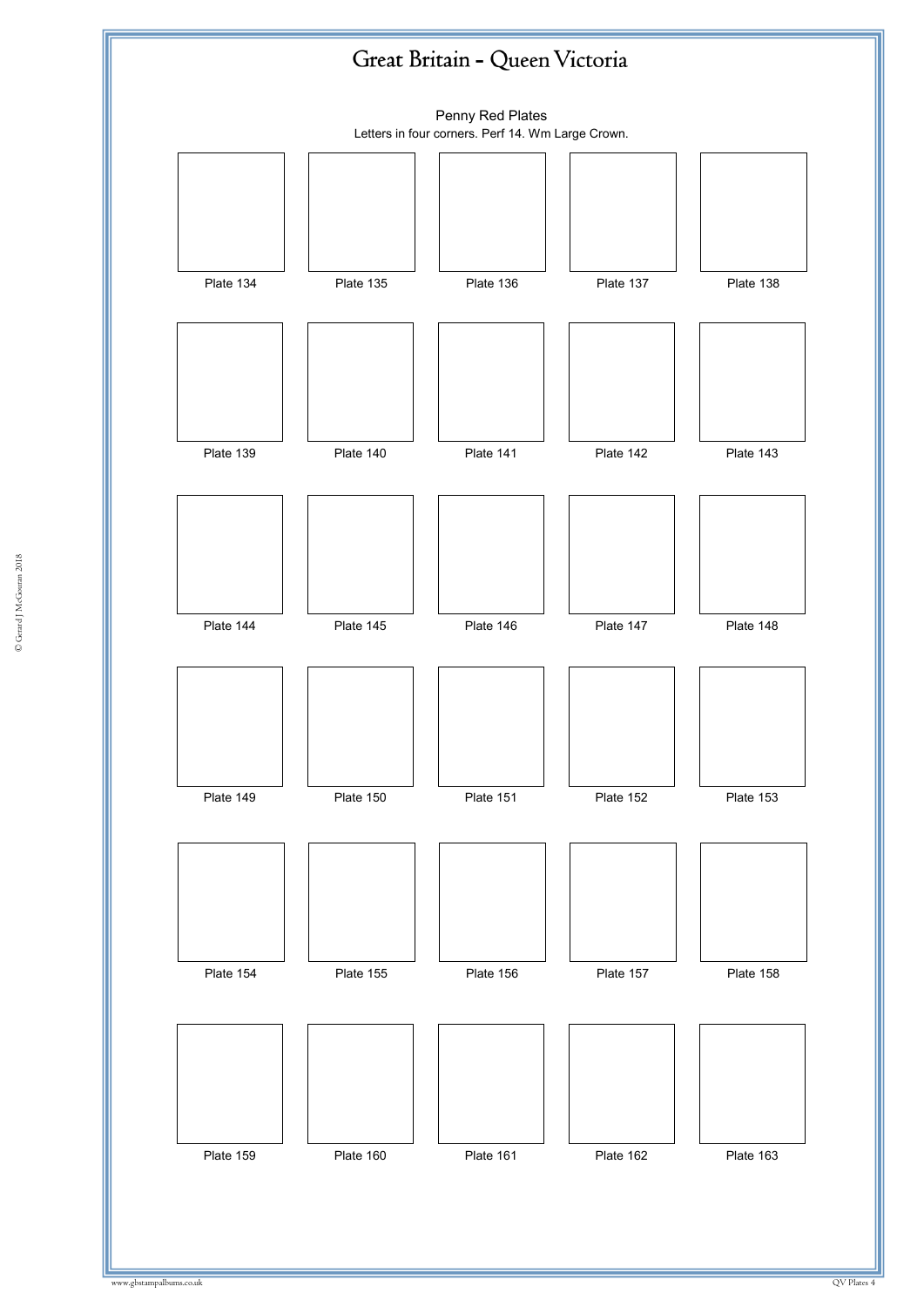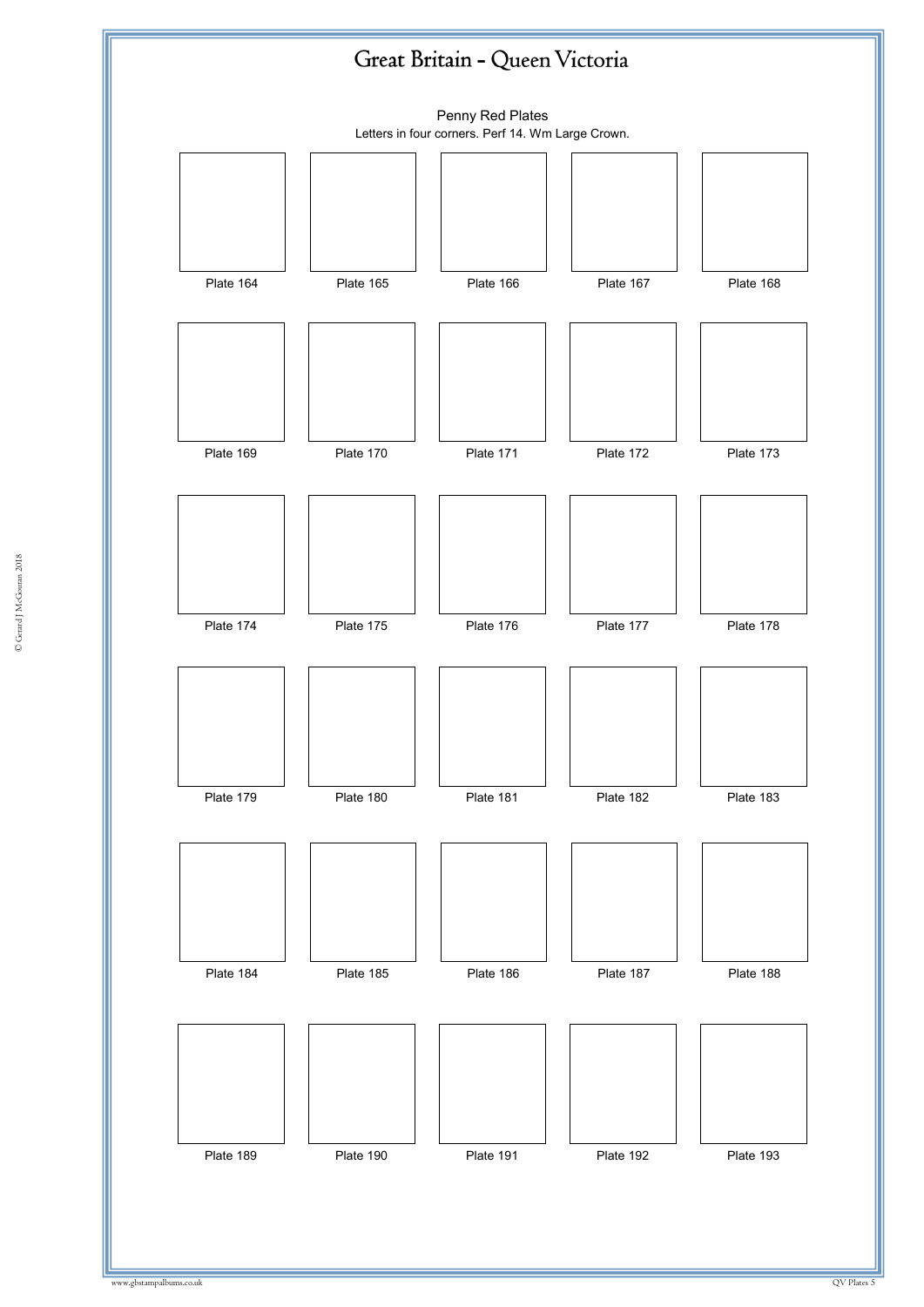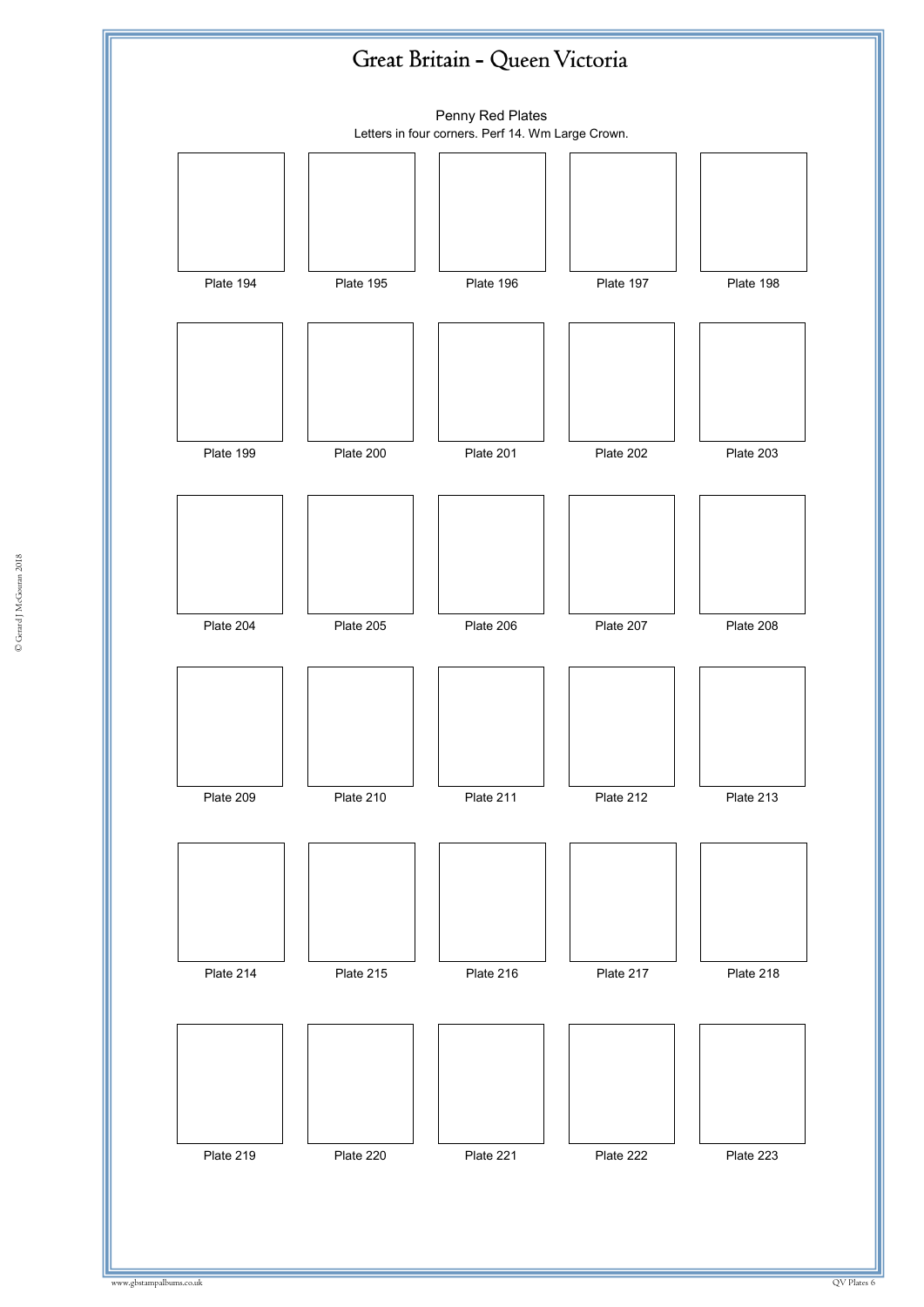Penny Red Plates Letters in four corners. Perf 14. Wm Large Crown.



Plates 69, 70, 75. 77, 126 and 128 were prepared but rejected. No stamps therefore exist, except for a very few from Plate 77 which somehow reached the public.







Plate 1 did not have the plate number in the design. Plate 2 was not completed and no stamps exist.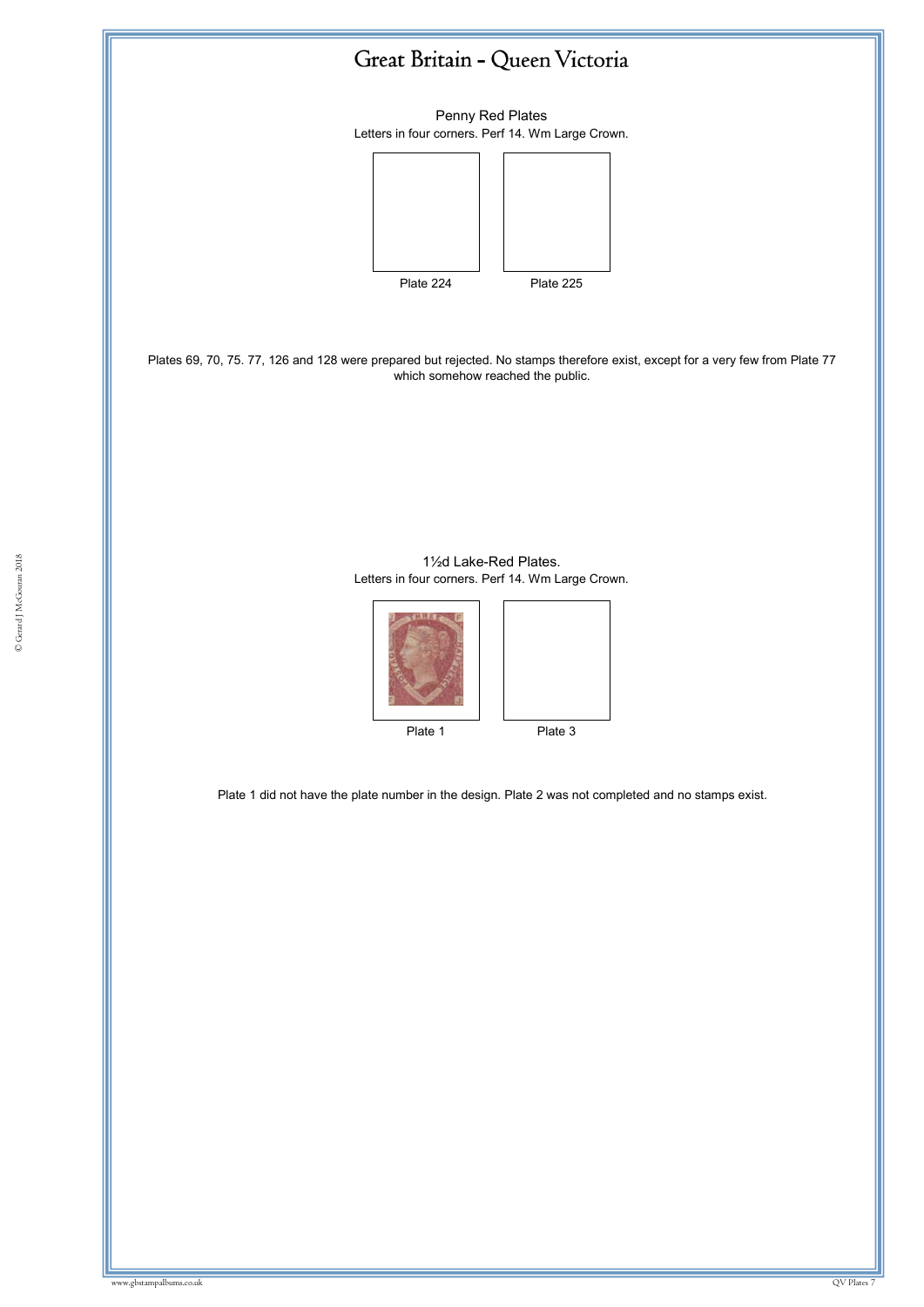

Twopenny Blue Plates. Letters in four corners. Perf 14. Wm Large Crown.



Plates 10 and 11 were prepared but rejected. No stamps exist.

One Shilling Green Plates. Small white corner letters. Wm Emblems.



Plate 2 is actually numbered as '1' and plate 3 as '2' on the stamps.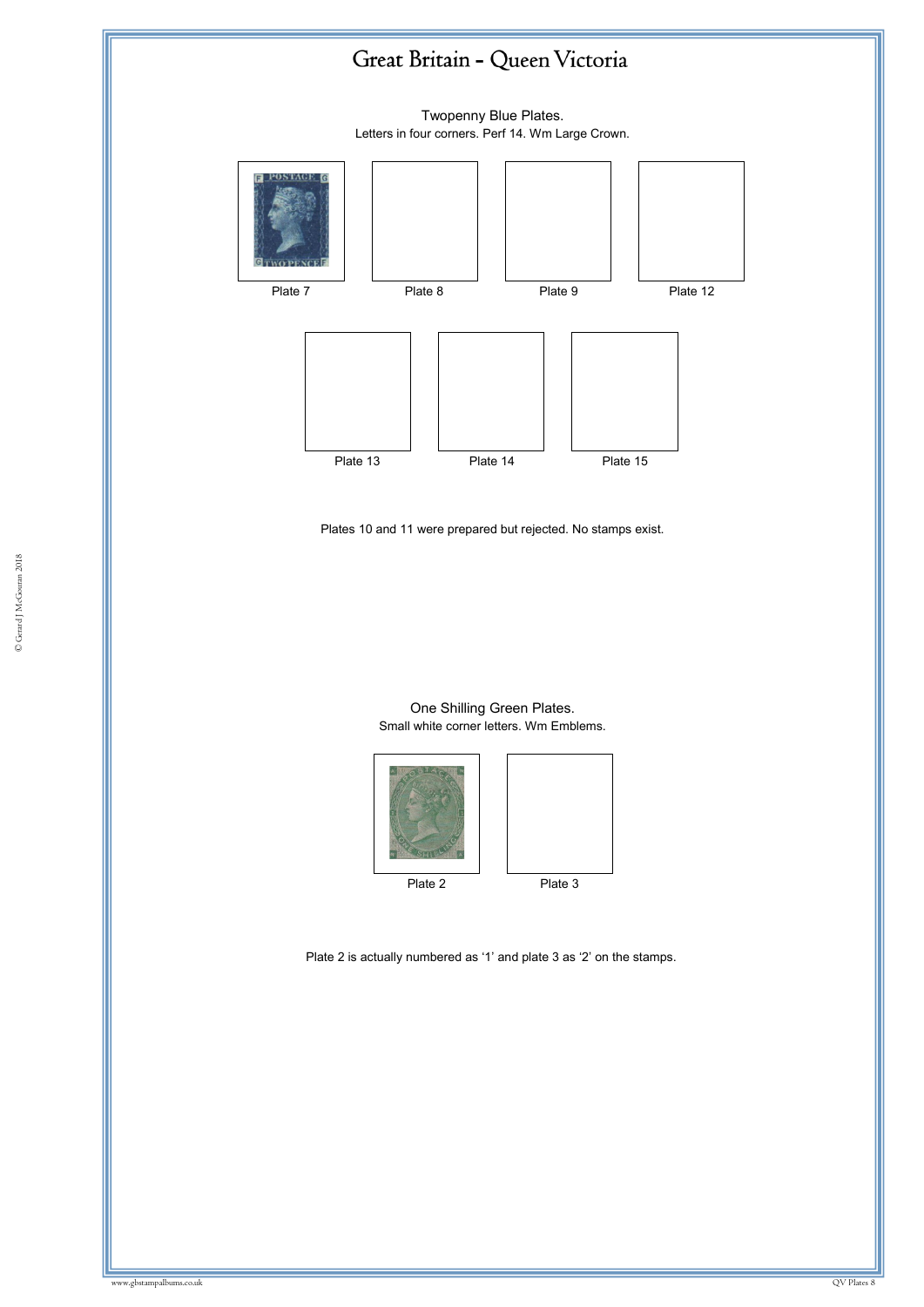

3d Red Plates. Large white corner letters. Wm Spray of rose.



4d Vermillion Plates.<br>Large white corner letters. Wm Large garter. 4d Vermillion Plates.

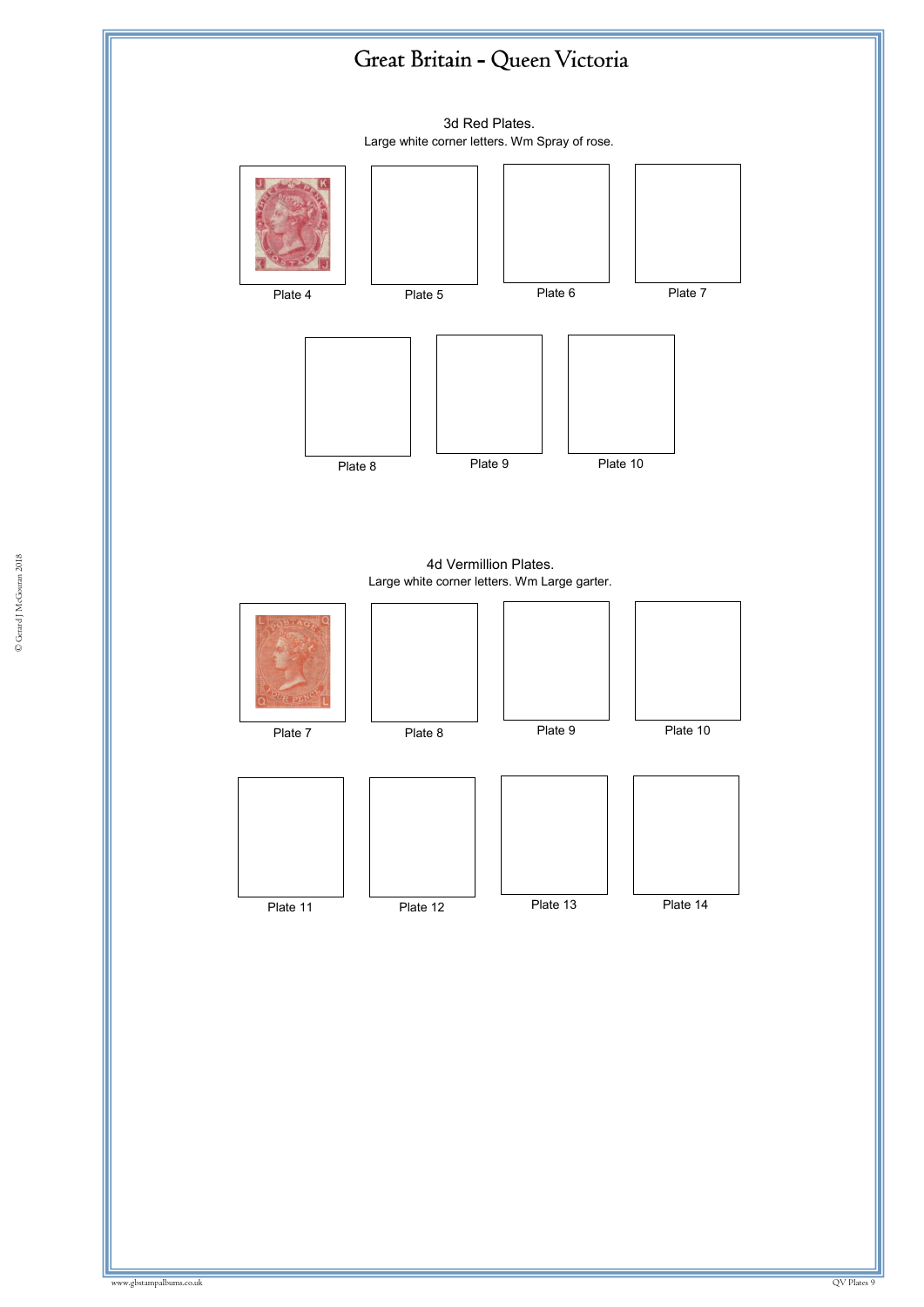6d Lilac Plates. Large white corner letters. Wm Emblems.





6d Mauve Plates. Large white corner letters. Wm Spray of rose.







6d Buff Plates. Large white corner letters. Wm Spray of rose.



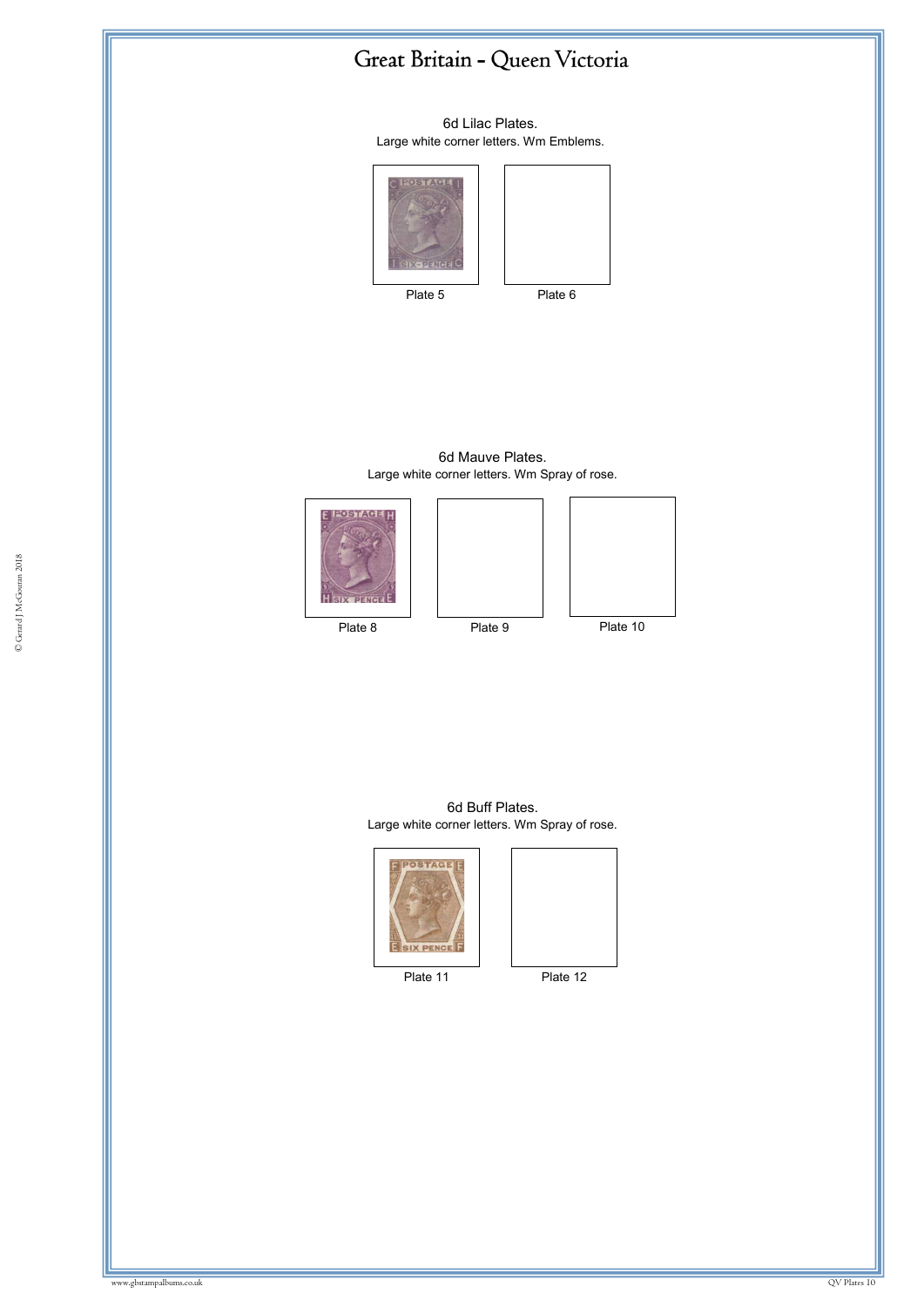9d Straw Plates. Large white corner letters. Wm Emblems.





10d Brown Plates. Large white corner letters. Wm Emblems.





1s Green Plates. Large white corner letters. Spray of rose.







Plate 6 Plate 7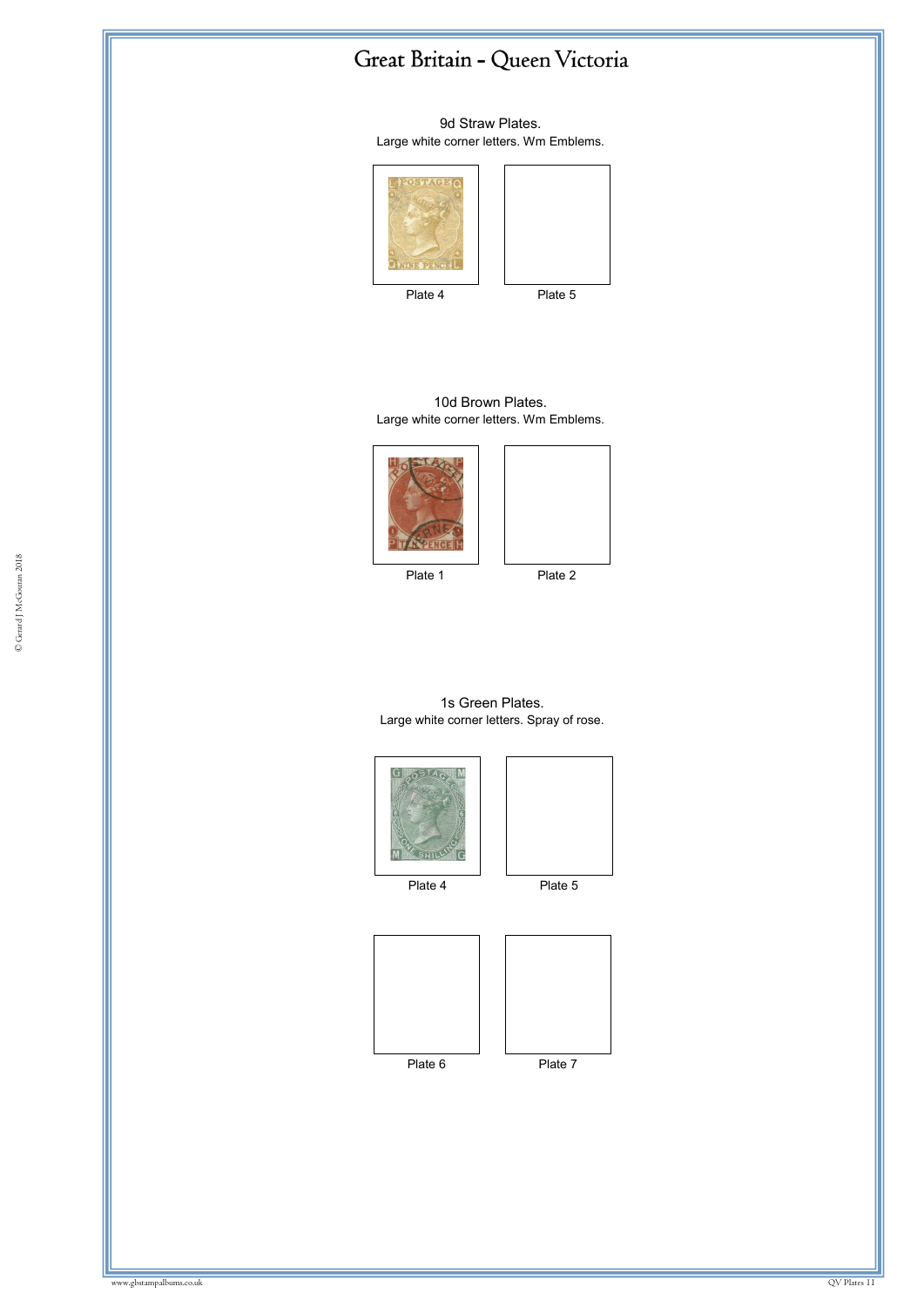2s Blue Plates. Large white corner letters. Wm Emblems.





5s Red Plates.

Large white corner letters. Wm Emblems.



Plate 1 Plate 2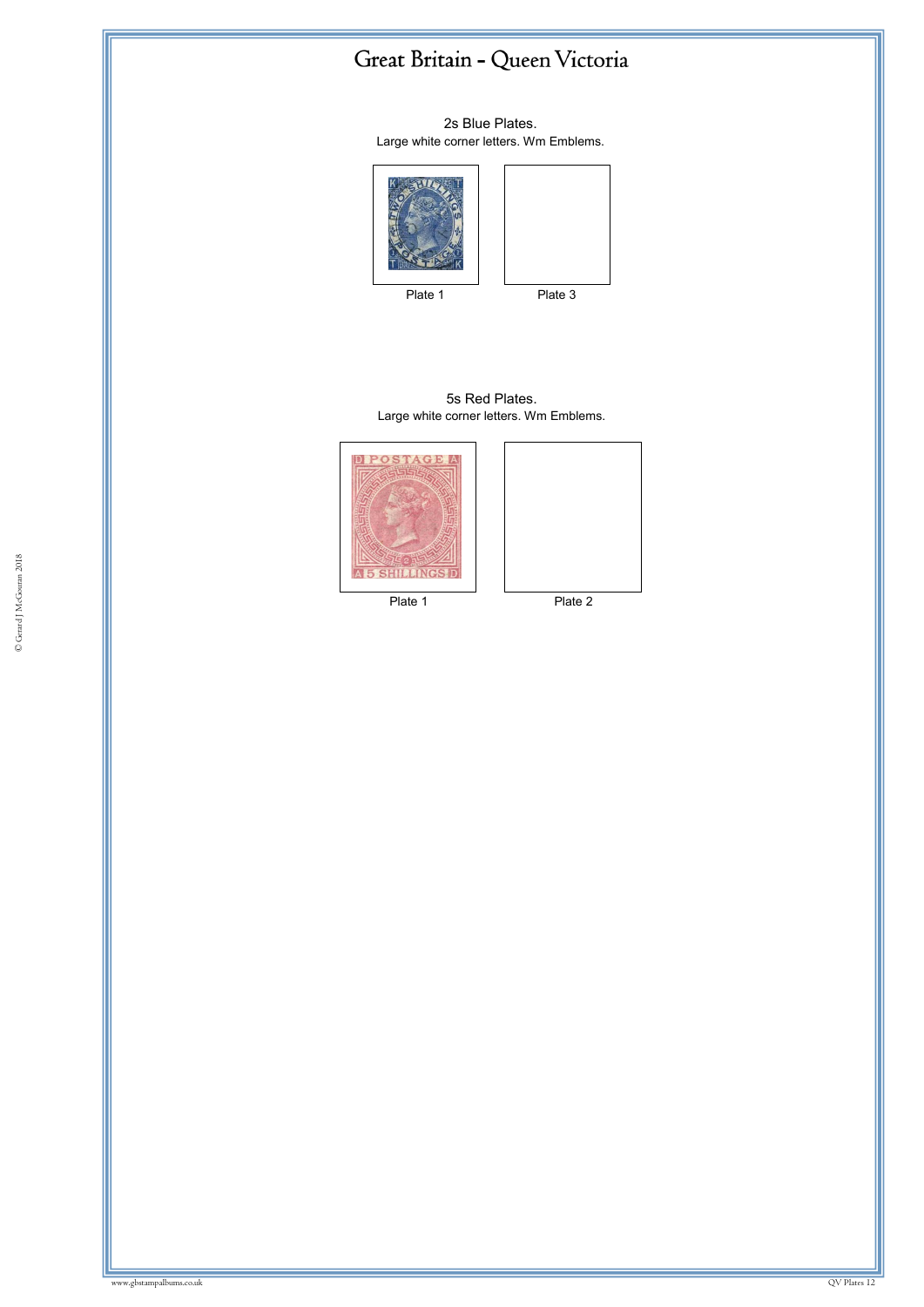2½d Mauve Plates. Large coloured corner letters. Wm Small anchor.





2½d Mauve Plates. Large coloured corner letters. Wm Orb.

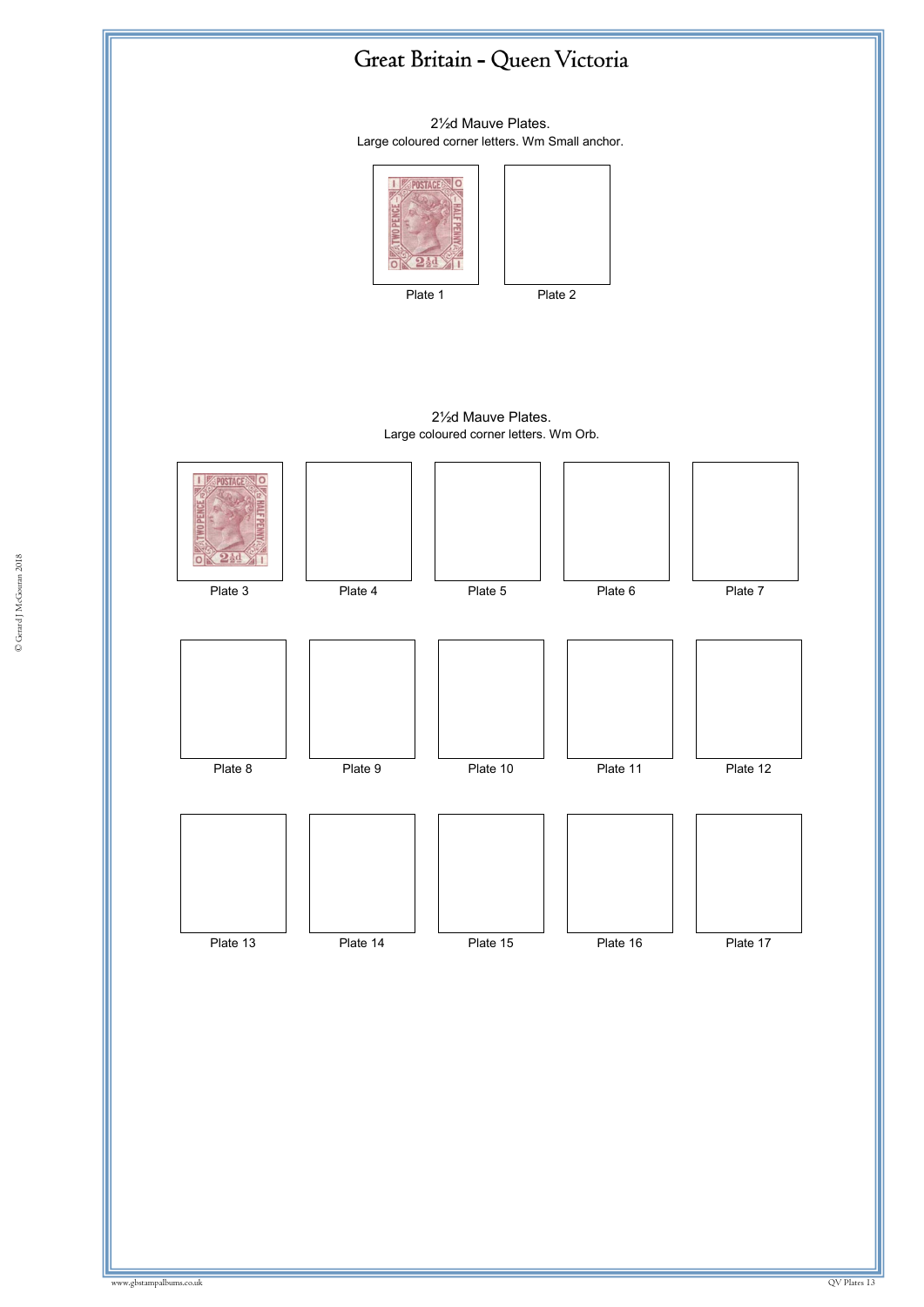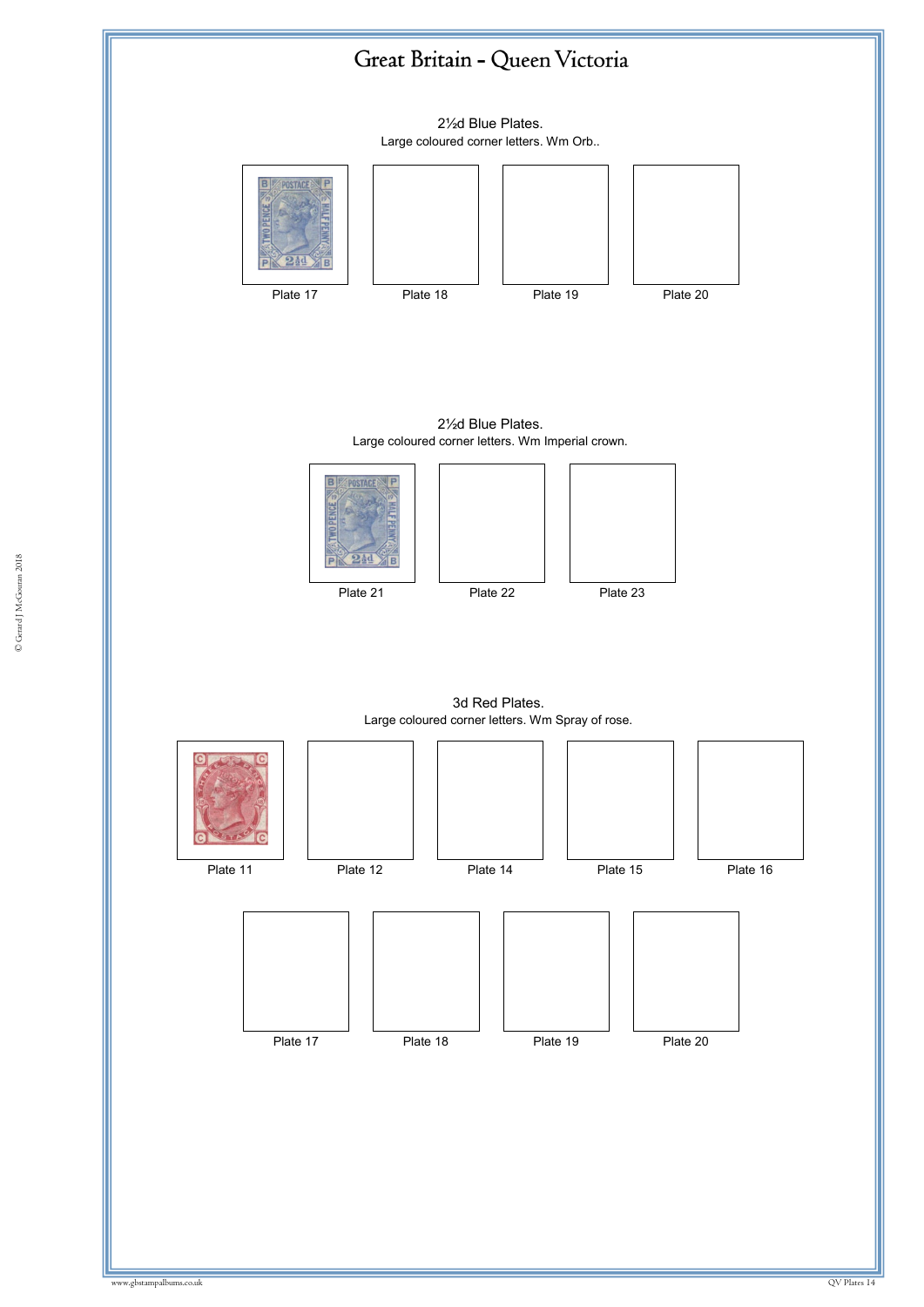4d Vermillion Plates. Large coloured corner letters. Wm Large garter.





4d Green Plates. Large coloured corner letters. Wm Large garter.









4d Brown Plates. Large coloured corner letters. Wm Imperial crown.





Plate 17 Plate 18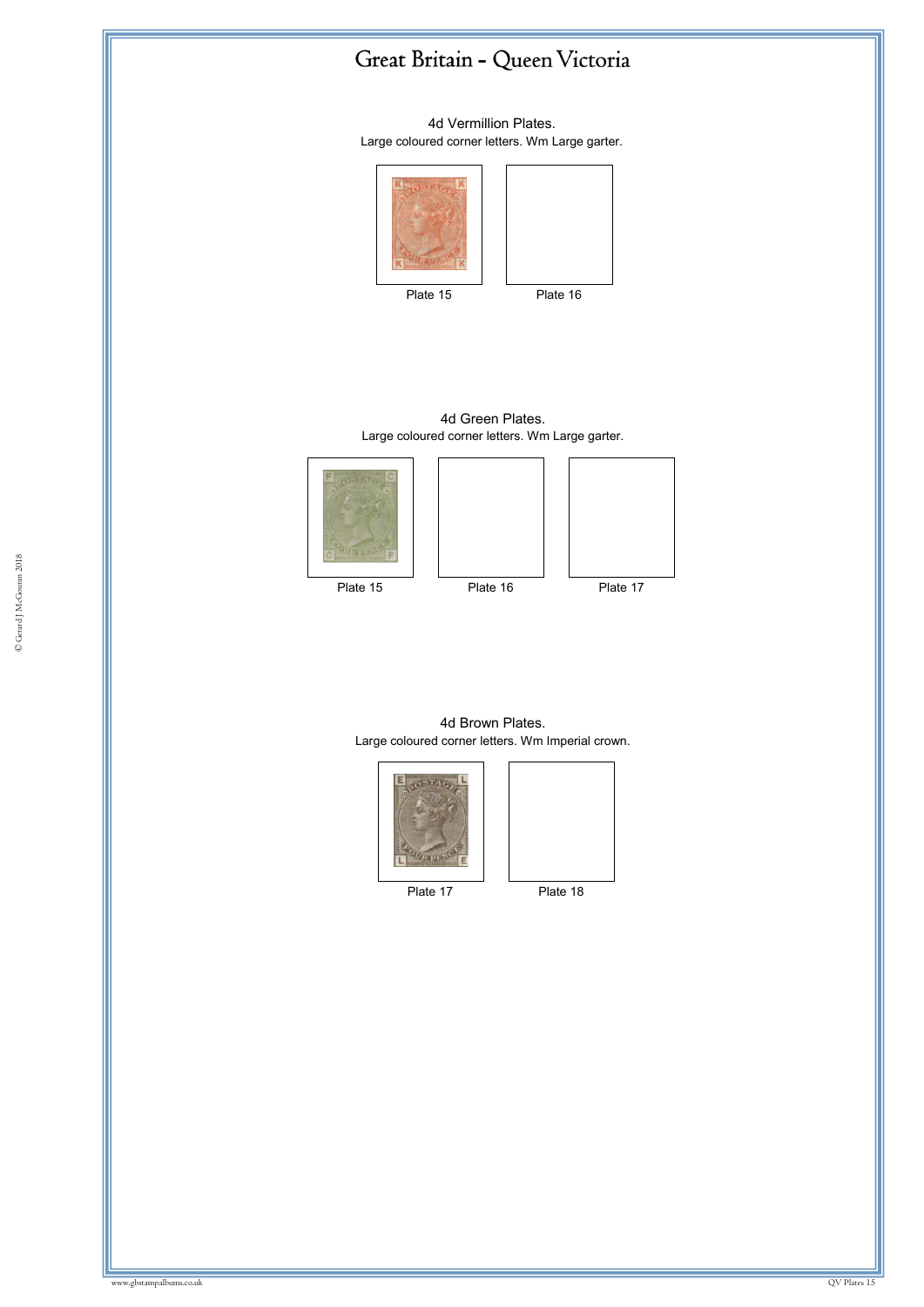6d Grey Plates. Large coloured corner letters. Wm Spray of rose.



 $\epsilon$ d Croy Plates Large coloured corner letters. Wm Imperial crown.<br>
———————————————————— 6d Grey Plates.



Plate 17 Plate 18